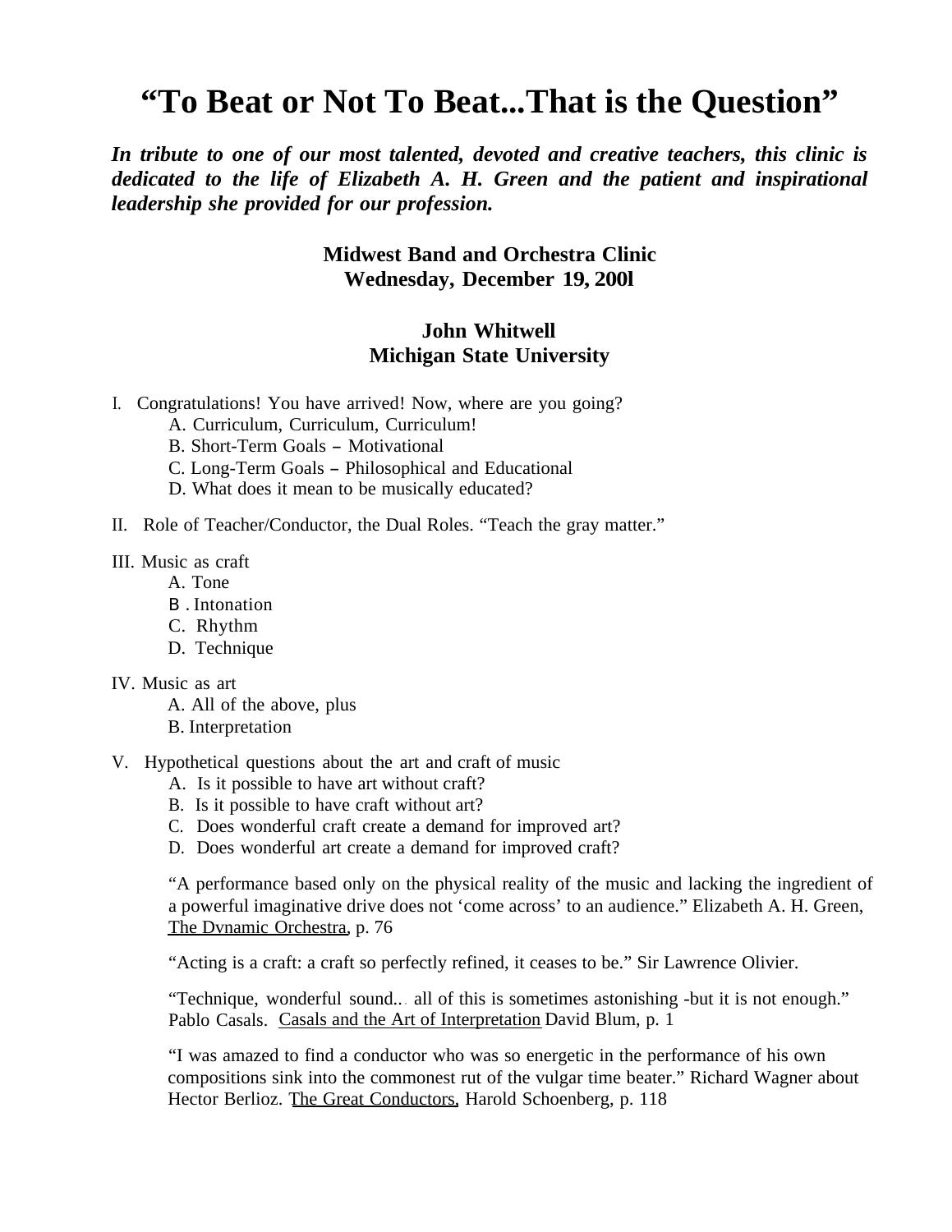"Nothing is so worth the utmost study as the attempt to clarify the meaning of a phrase, a bar, nay more, a single note." Richard Wagner. The Great Conductors, Harold Schoenberg, p. 132

"In many cases even the rough, literal maintenance of the time and of each continuous bar  $|1,2,3,4|$   $|1,2,3,4|$  clashes with the sense and expression.... We are pilots not mechanics." Franz Liszt. The Great Conductors, Harold Schoenberg, p. 132

"All too often our musical instruction is preoccupied with the literal reproduction of notation, with explicit attention directed to the precise tempo, rhythmic and dynamic marking - plus, perhaps, accents placed on the strong beats to demonstrate that the performer has a good sense of rhythm. Or, frequently, the big consideration is to fill up all the notes with ravishing sound. While quite an accomplishment in itself, all this can never amount to more than a sophisticated craft of reproduction, a kind of xeroxing in sound of the notation.The visual division of music into measure units and barred beat groups contributes to this static framing of the music." John Krell. Kincaidiana, p. 30

- VI. Transferring responsibility for art to students. "Teach the gray matter."
	- A. Include students in decision-making process. This starts in their first year of instruction. A goal of music education should be to bring our students to a point of becoming musically independent.
	- B. Discuss "to" and "from" musical direction decisions.
	- C. Use an analogy of word phrases and sentences to musical phrases, etc.
	- D. Discuss decisions about what "colors" to use.
	- E. Determine architecture of the piece or the movement. Establish the "peaks and valleys." Refer to rondo, ABA forms, etc.
	- F. Use historically correct and contrasting styles.
	- G. Use dynamic contrast (beyond what is written).
	- H. Use of subtle rubato when appropriate.
	- I. Work on creative "note groupings."
	- J. In slow music emphasize (to the point of approaching elongation) the short notes.
	- K. Emphasize the relationship between melody and harmony. This often means changing dynamic markings or even the scoring to achieve correct balances.
	- L. Work on teaching students to be more sensitive to the conductor. Create the possibility of spontaneity.
	- M. When listening to what we perceive as being a musical performance, try to identify the performers are doing to create musical effects.
	- N. Create musical atmosphere in rehearsals. "Rehearsals are concerts without an audience." Arturo Toscanini.

VII. Transferring responsibility for craft to students. Get them to use THEIR ears.

- A. TONE Tonal concepts are best taught through hearing and imitationplay recordings for your students regularly.
	- B. INTONATION Teach them how/to whom they should listen. They must know their instrument and the tuning characteristics. Singing is a must.Discuss "just" and "equal" temperament.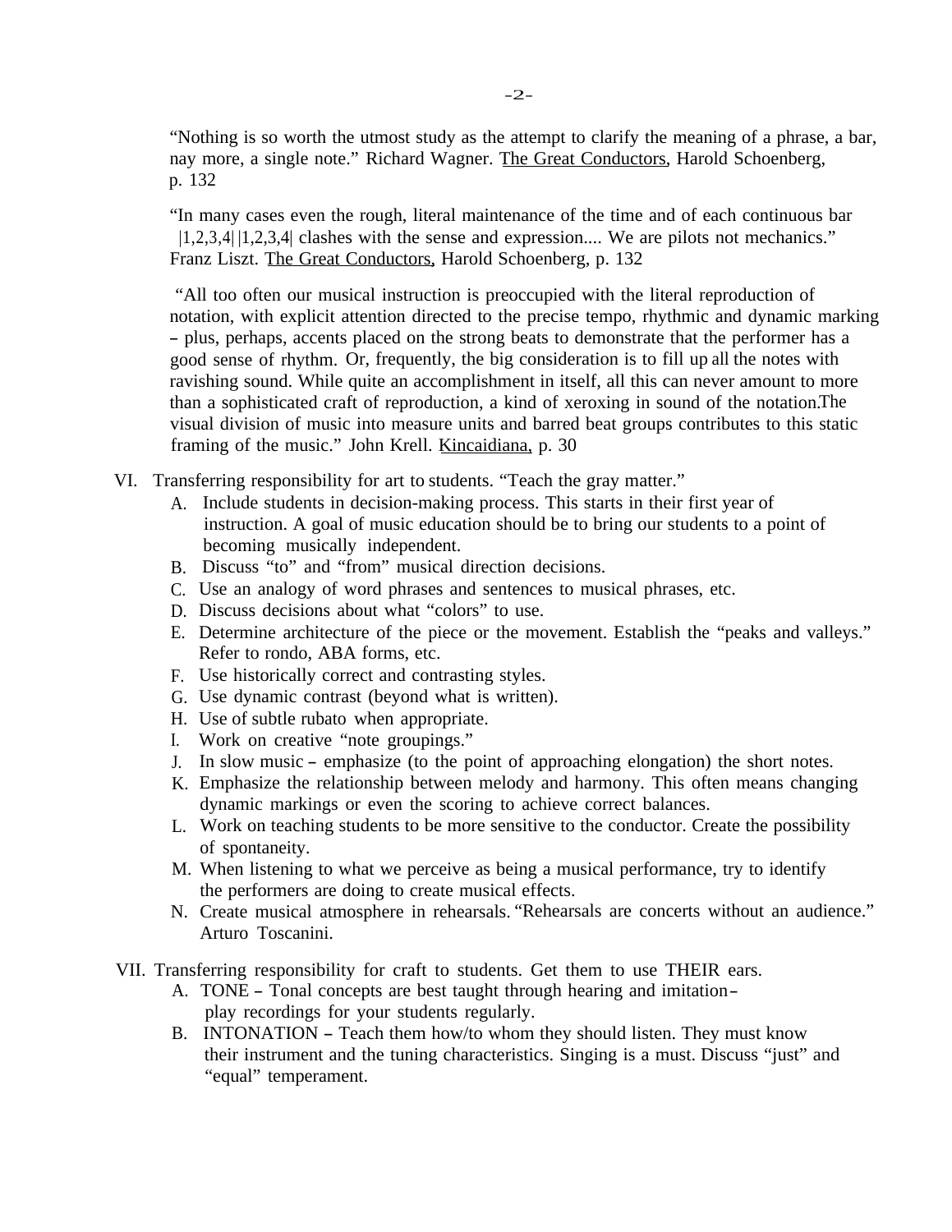- C. RHYTHM/PULSE A counting system based on the fractional division of the beat is absolutely essential.
	- 1. Counting aloud
	- 2. Hissing and fingering
	- 3. Metronomic pulse from within the ensemble
	- 4. Don't conduct so the ensemble must play together by providing their own pulse and by listening
- D. TECHNICAL DEVELOPMENT- Scales, scales, scales
- E. BALANCE Who has the most important part, etc.
- F. STYLE Adjusting and Matching
- G. SIGHT-READING
- VIII. Conducting Ideas think of the "art and craft" of conducting the same way you think of the "art and craft" of instrumental or vocal performance. We must practice our conducting.
	- A. Body Language "A physical gesture which brings about an emotional response"
	- B. Horizontal gestures
		- 1. Palms down
		- 2. Palms in
	- C. Vertical gestures controlling the rebounds
	- D. Two hand independence what to do with the left hand
	- E. Breathing
		- 1. Beats of preparation
		- 2. Sending and receiving energy
	- F. Beat of one
	- G. Melds
	- H. "Monk" rehearsal
	- I. The beat point (ictus) we show should be the articulation we desire, while what we do between the beats is what we desire from the breath.
	- J. "The Essence of Conducting" Elizabeth A. H. Green
		- 1. Know the score
		- 2. Use your imagination
		- 3. Get it "to the tip"
	- K. Leave the podium to teach. Invade the players' space.
	- L. Approach the podium and bring your arms up the way you want the music to sound.

IX. Creating accountability in a humane manner as a part of student responsibility

- A. Positive peer pressure
- B. Deadlines for "homework"
- C. Treat ensemble maturely and they will respond with great maturity

*Imagine the musical results if we could ever unleash the collective enthusiasm and genius that is within our students. This can only happen when the students have a strong sense of ownership for their individual growth and their ensemble skills.*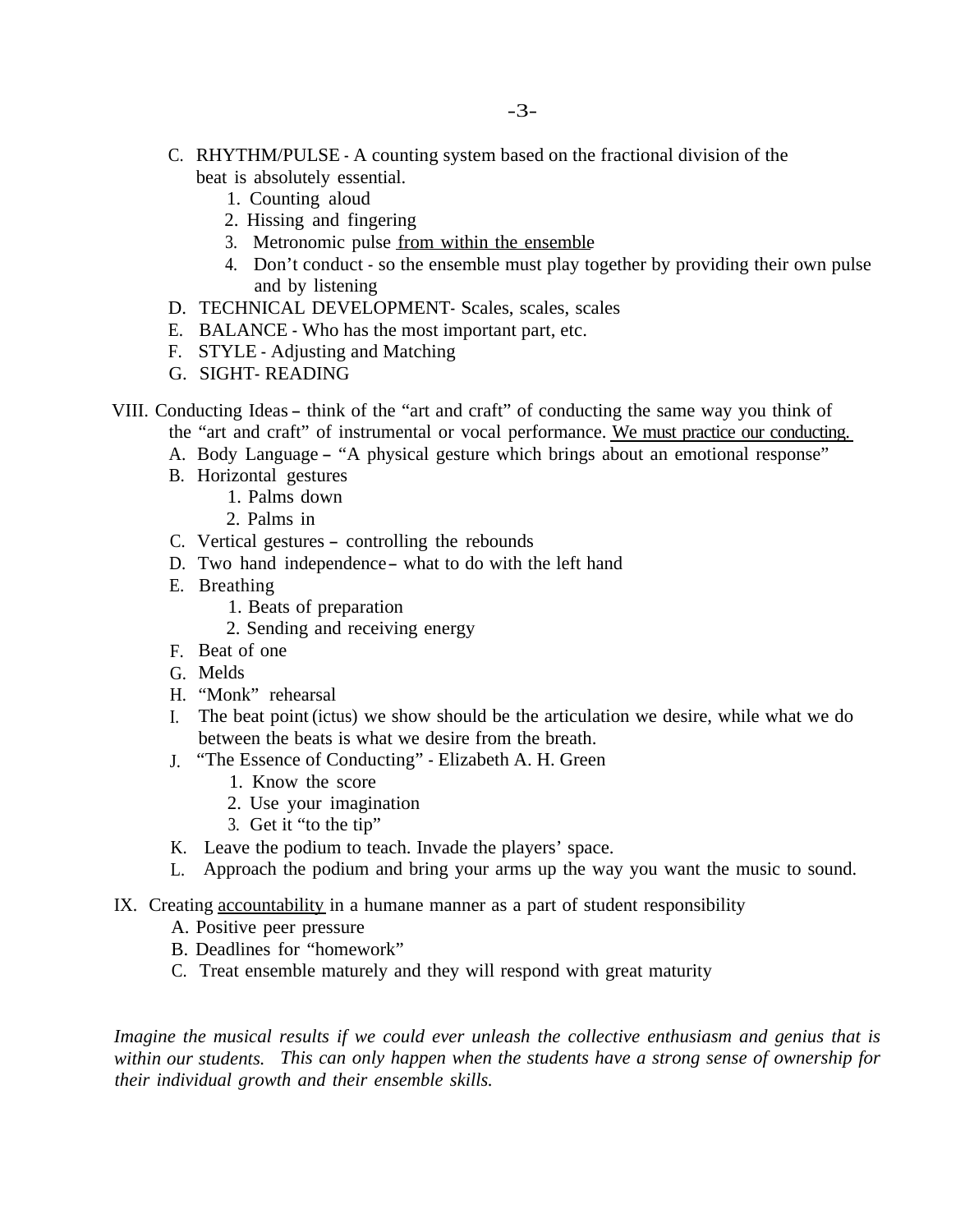#### BIBLIOGRAPHY

Adolph, Bruce. What to Listen for in the World. Limelight Editions

Battisti, Frank. The Twentieth Century American Wind Band/Ensemble. Meredith Music.

Berry, Wallace. Form in Music. New York: Prentice Hall.

- Blocher, Cramer, Corporon, Lautzenheiser, Lisk, and Miles. Teaching Music through Performance in Band. GIA
- Blum, David. Casals and the Art of Interpretation. (p) Berkeley: University of California Press.
- Boretz, Benjamin/Cone, Edward T., ed. Perspectives on Schoenberg and Stravinsky. New York: W. W. Norton and Co.
- Cipolla, Frank and Hunsberger, Donald. The Wind Ensemble and its Repertoire. University of Rochester Press.
- Copland, Aaron. What to Listen for in Music. (p) New York: McGraw-Hill Book Co., Mentor Books, New American Library.
- Dart, Thurston. The Interpretation of Music. (p) New York: Harper and Row.
- Davies, J. H. Musicalia-Sources of Information on Music. (p) London: Pergamon Press.
- Dolmetsch, Arnold. The Interpretation of the Music of the 17th and 18th Centuries. (p) Washington: University of Washington Press.
- Dorian, Frederick. The History of Music in Performance. (p) New York: W. W. Norton and Co.
- Dvorak, Grechesky and Ciepluch. Best Music for High School Band. Manhattan Beach.
- Dvorak, Thomas. Best Music for Young Band. (p) Manhattan Beach.

Edwards, Betty. Drawing on the Right Side of the Brain. (p) Houghton Mifflin Company.

- Fabrizio, A. A Guide to Understanding and Correction of Intonation Problems. (p) Meredith Music.
- Fennell, Frederick. Basic Band Repertory. (p) Evanston, Illinois: Instrumentalist Company.
- Furlong, William B. A Season with Solti. New York: The Macmillan Company.

Garofalo, Robert J. Improving Intonation in Band and Orchestra Performance. (p) Meredith Music.

- Green, Barry. The Inner Game of Music. Anchor Press.
- Green, ElizabethMalko. The Conductor and His Score. New York: Prentice Hall.
- Green, Elizabeth. The Dynamic Orchestra. New York: Prentice Hall.
- Green, Elizabeth. The Modern Conductor. New York: Prentice Hall.
- Henle, Fritz. Casals. American Photographic Book Publishing Company.
- Hunsberger, Donald and Ernst, Roy E. The Art of Conducting. New York: McGraw-Hill.

Jordan, James. The Musician's Soul. GIA.